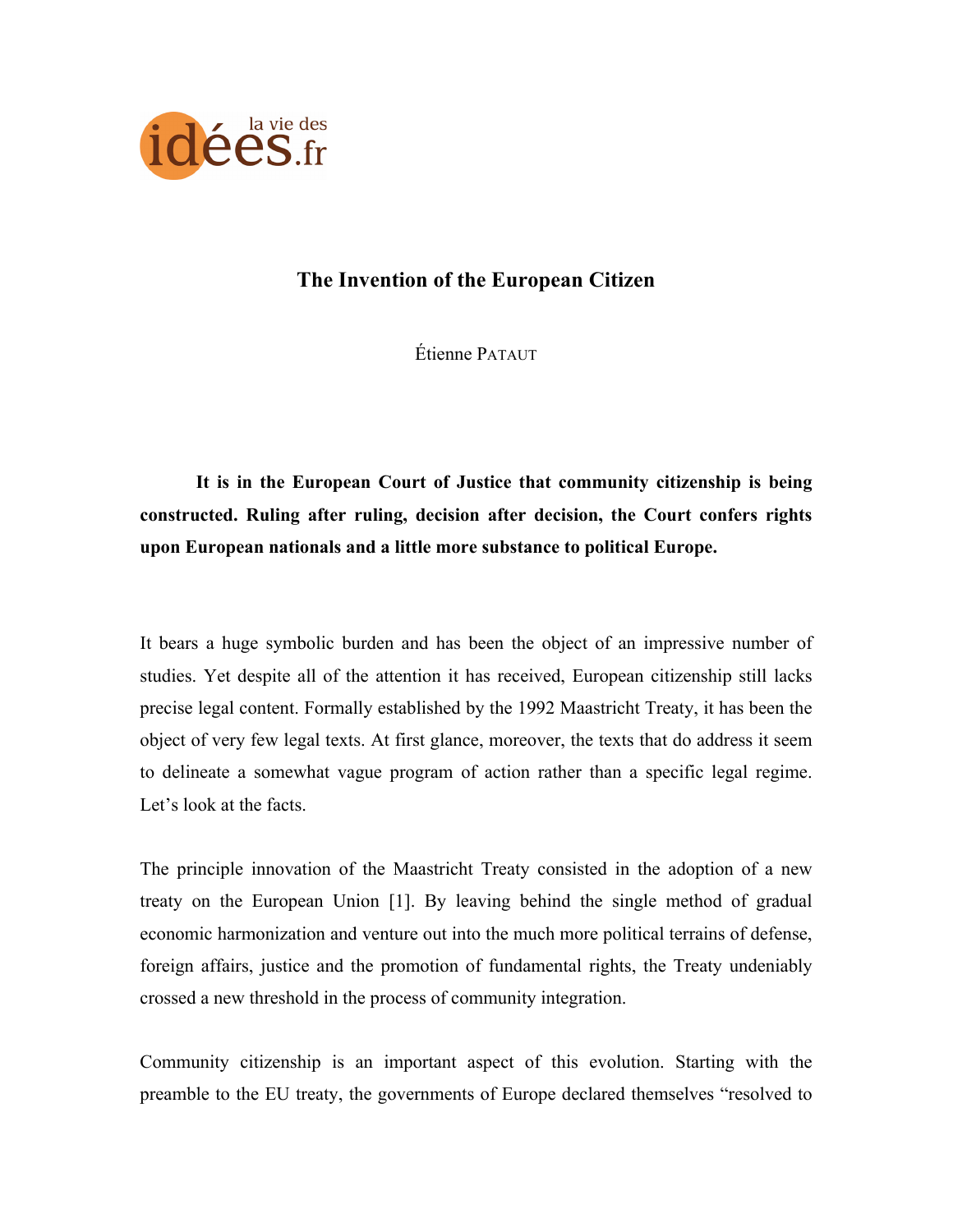establish a citizenship common to nationals of their countries". In doing so, their aim, according to Article 2, was to "strengthen the protection of the rights and interests of the nationals of [the Union's] Member States". A grandiose, to be sure, though the realities of the situation required them to lower their sites somewhat.

Indeed, the sections of the EC treaty devoted to Union citizenship are extremely cautious. Above all, the relationship between community citizenship and nationality remained indestructible: "Any national of a Member State is a citizen of the Union". The national framework therefore loomed large, all the more so given that, in the absence of community competence, each Member State remained totally free to determine the conditions of access to its own nationality [2]. Community citizenship is therefore not granted in an autonomous manner; the population of community citizens is strictly the sum of the nationals of the twenty-seven Member States.

These narrow conditions for granting community citizenship are accompanied by a correspondingly modest legal content. In concrete terms, four specific rights have been extended to community citizens: free movement within Europe (Article 18); the right to vote and eligibility in municipal elections in the Member State of residence (article 19); the right to benefit from the diplomatic protection of all Member States (Article 20); and the right to petition the European Parliament (Article 21). The first of these rights, however, had already been broadly established: the free movement of persons within the Union is one of the fundamental accomplishments of the European construction. Though not unimportant, the modest scope of the three other rights nevertheless gives reason to doubt that community citizenship will be accompanied by the elaboration of a particular political status. One might thus see the contribution of community citizenship as above all symbolic. An important and even essential symbol, to be sure, but still just a symbol and, as such, capable of justifying a certain lack of interest on the part of jurists [3]. The claim that a new form of citizenship had been created merited a program for the future and political argument in its own right. It did not, by contrast, entail precise legal content. An empty shell looking for something to fill it, the notion of European citizenship seemed to be waiting for new political agreements to supply it with more significant legal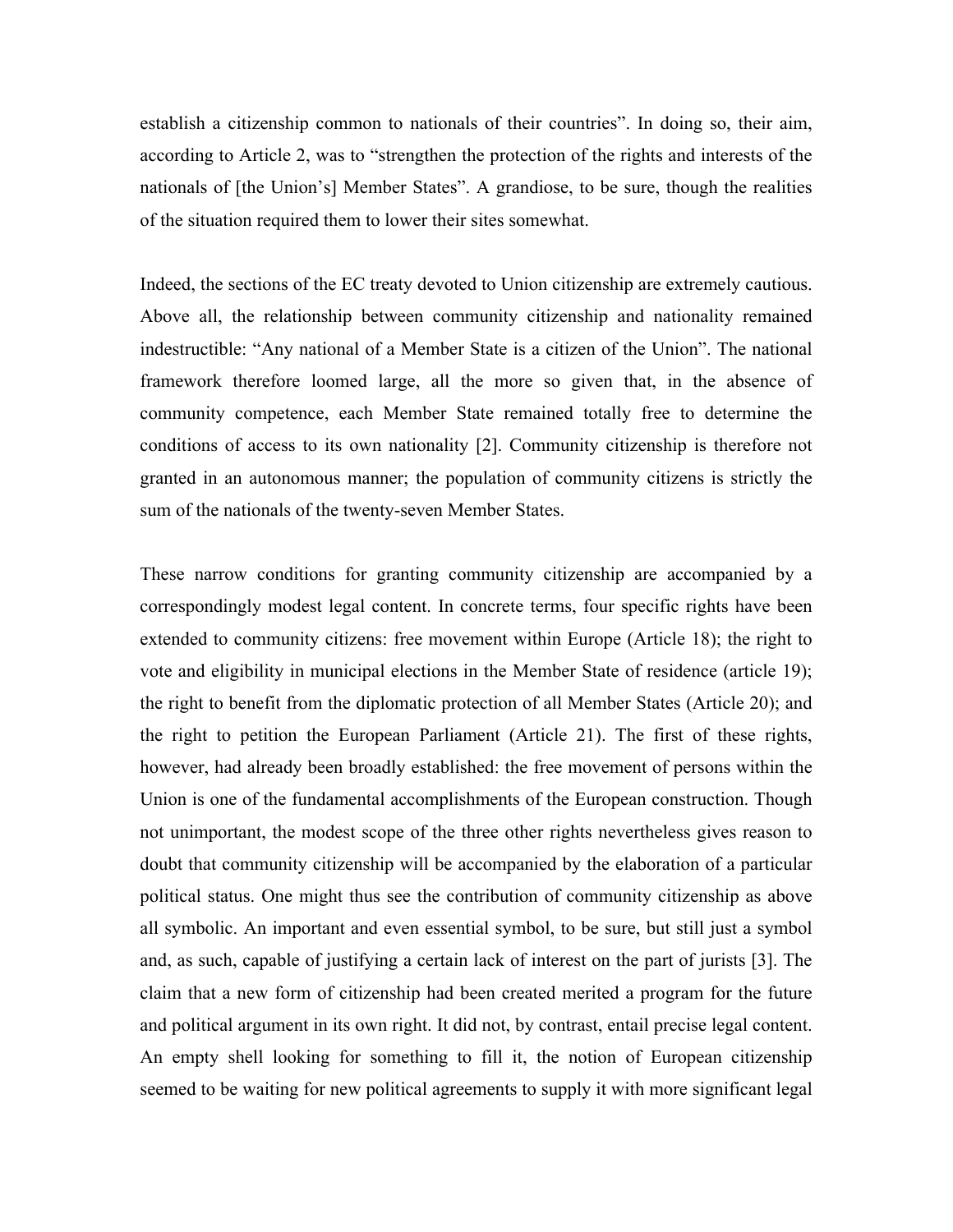import. These agreements were never reached. While Member States have on several occasions modified the treaties, dispositions relating to citizenship have remained unchanged. The Lisbon Treaty, which one hopes will soon come into force, will not modify this state of affairs.

As is often the case in the community legal order, the revolution – that is indeed the word for it – began in the Court of Justice [4]. The Court gradually seized hold of the notion of citizenship, broadening it in ways that were all the more surprising given the improbability of the forum. Up till then, the Court had refused to intervene in state nationality law. The terms of Article 17 EC are clear on this point and the issue was politically explosive. It is thus hardly surprising that the Court should have taken a gingerly approach in this area, systematically deferring to national law in order to determine who is and who is not a community citizen [5]. It showed the same prudence in regards to the political rights accruing to citizenship. While certain questions were sometimes submitted to it, particularly concerning election to the European Parliament, the Court had up till then largely confined itself to small-scale technical modifications [6]. The audacity of the Court was essentially brought to bear on what nevertheless seemed the least important question: the freedom of movement.

Indeed, free movement for community citizens had already been largely realized with the adoption of the Maastricht Treaty. Although it was originally reserved for workers, in keeping with the economic underpinnings of the community construction, subsequent developments had considerably expanded this limited conception. In particular, three 1990 directives extended freedom of movement to the non-working population. It thus very much seemed as if the construction of free movement for individuals within the European Union had already been realized and hardly required anything more than minor interventions on the part of the Court.

This, however, was to fail to take into account the Court's use of the possibilities contained in the expression "community citizenship", which it was to draw on over the course of a long series of decisions. These do not give themselves to easy summary given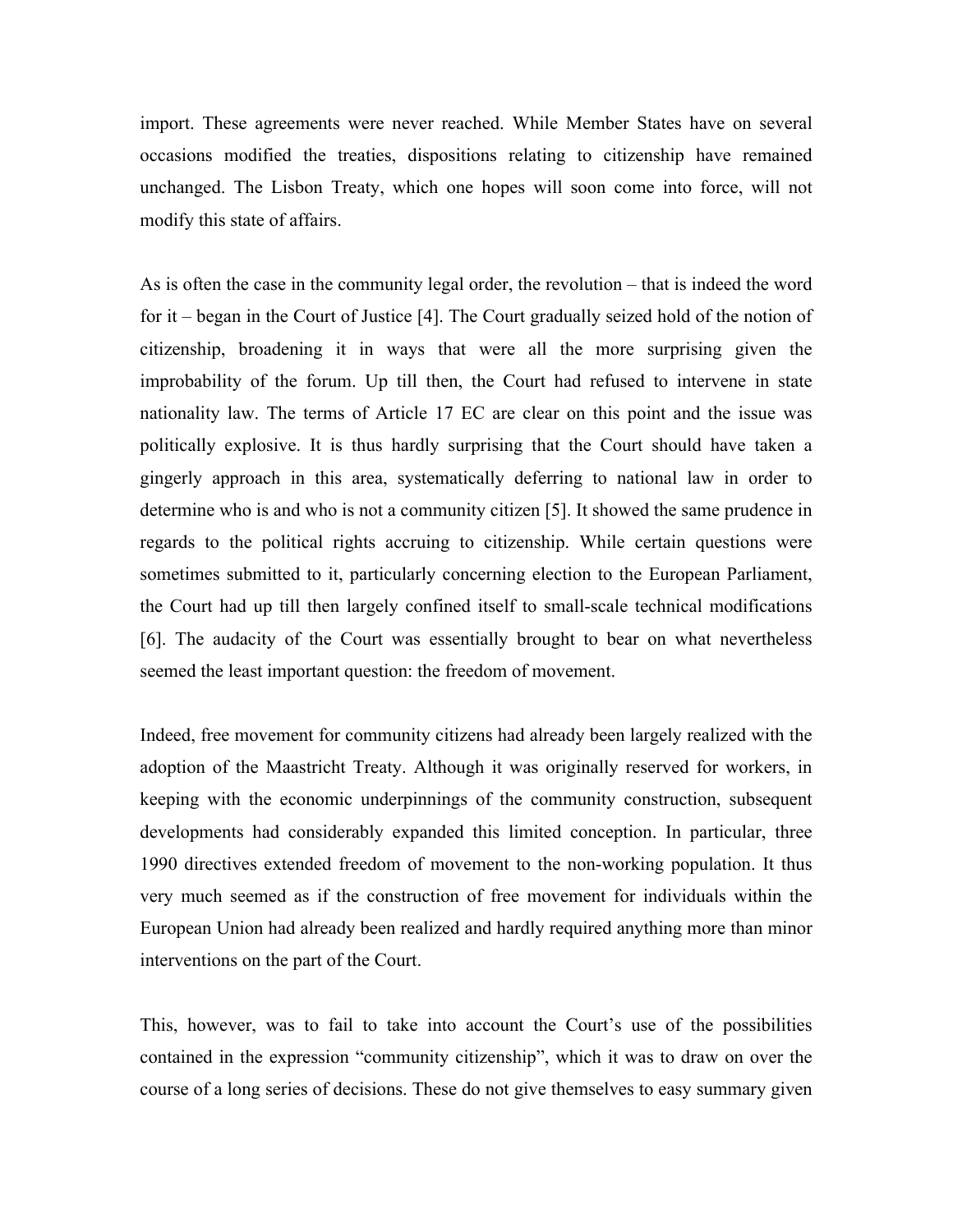the difficulty of following all of the Court's twists and turns. Yet despite the singularity that necessarily affects a right constructed in fits and starts and over the course of many rulings, a overarching theme can nevertheless be found: the Court's fierce desire to give meaning to its oft-repeated formula, "Union citizenship is destined to be the fundamental status of nationals of the Member States" [7]. This formula must be read as expressing the determination of the Court to give precise content to community citizenship to the extent permitted by the texts.

## **Entry and Legal Residence**

The Court's determination in this area was first brought to bear on the right of entry and legal residence. While the freedom of movement was at first reserved for workers – that is, the economic agents expected to construct the internal market on a day to day basis – it has since been liberated from its initial foundations and generalized. Simply by virtue of being community citizens, Member State nationals now enjoy an extremely broad right to legal residence.

Moreover, this right to legal residence today presents fewer difficulties than any other. Ever since the adoption of a major 2004 directive – the aim of which is perfectly clear in its title, *Directive on the right of citizens of the Union and their family members to move*  and reside freely within the territory of the member states – the jurisprudential construction has been partly taken up by community leaders. The Directive established an extremely liberal regime that, broadly put, provided for an absolute right to free movement, a similarly absolute right to a three month period of residence, a right to permanent residence after five years of temporary residence and a right to legal residence between three months and five years on very minimal conditions. It therefore represented a prerogative directly granted to community citizens independently of any and all economic considerations. Indeed, as the Court stated, "the Treaty on European Union does not require that citizens of the Union pursue a professional or trade activity, whether as an employed or self-employed person, in order to enjoy the rights provided in Part Two of the EC treaty on citizenship of the Union" [8].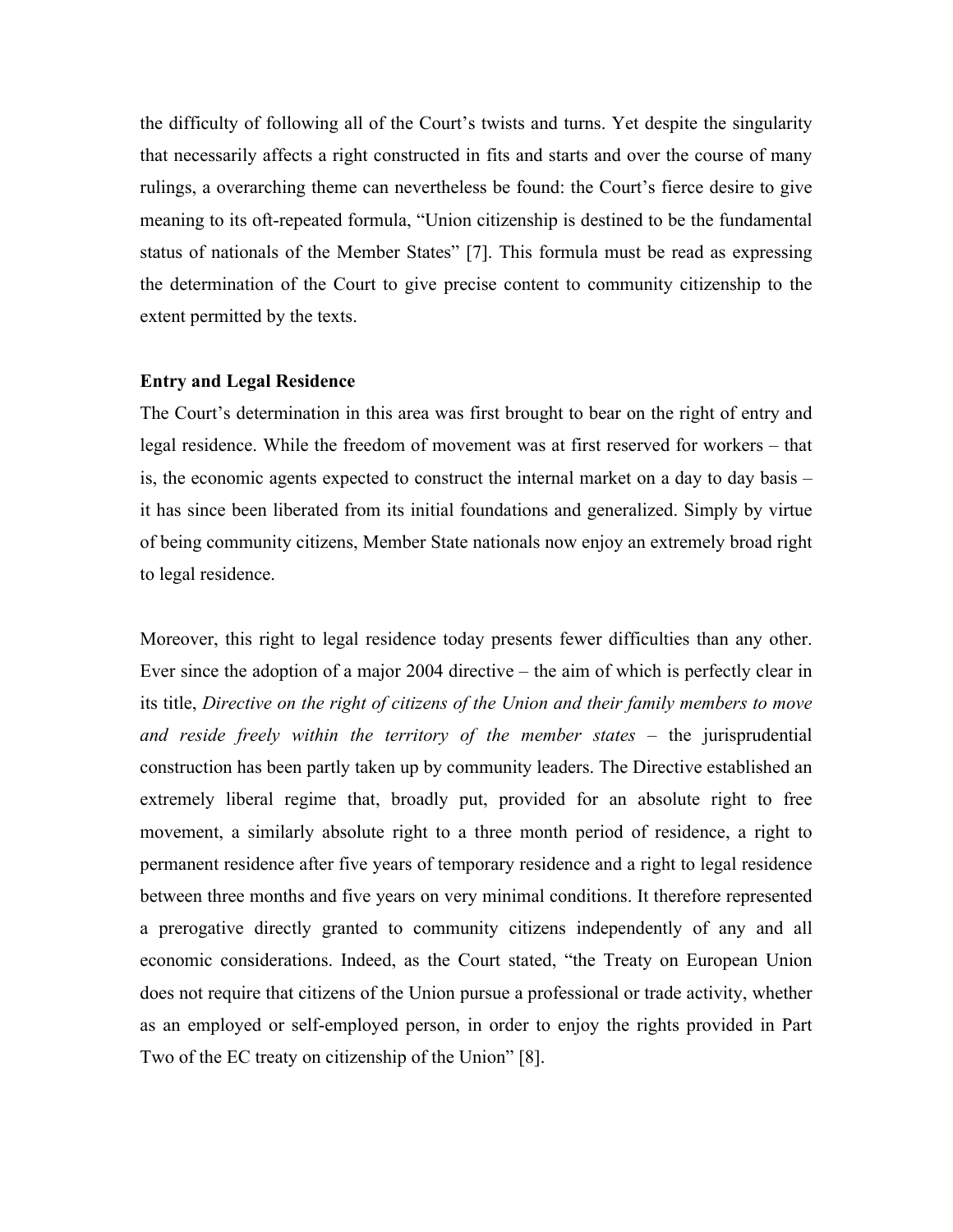In this respect, community citizenship has powerfully contributed to decoupling freedom of movement from economic activity. The community citizen's freedom to come and go across the entire territory of the community is now guaranteed. Although it has not completely disappeared, the initial economic purpose of this freedom is now of secondary importance.

Of course, this liberal solution only concerns Member State nationals. For all that, non-EU nationals will for their part also benefit from it one of these days. Here, too, the movement is longstanding but has been profoundly transformed by the advent of European citizenship. Indeed, it has long been agreed that the family members of community nationals should be allowed to move with them, even if they are not nationals of one of the Union's Member States.

The Court has thus for many years required that the movement of workers respect certain demands of liberty and dignity. In concrete terms, the solution implies that the rights guaranteed a community national's family be interpreted in light of the right to pursue a normal family life as proclaimed by Article 8 of the European Convention on Human Rights and recognized by community law [9]. This solution, for its part, is now enshrined in the 2004 directive.

What doesn't figure there, by contrast, is the very close oversight of the Court, which has been renewed on the basis of community citizenship. No doubt the *Chen* affair was the most emblematic in this regard [10]. This particular case concerned a young Chinese woman who travelled to the United Kingdom, where her husband, himself a Chinese national, frequently came for professional reasons. She then remained illegally in England. After becoming pregnant, this woman left for Belfast – i.e., still British territory but on the island of Ireland. Yet, under Irish nationality law, all persons born on the soil of the island of Ireland can acquire Irish nationality. For this reason, the young Catherine is Irish. Citing her status as mother of a community citizen, Mrs. Chen requested a longterm residency permit from the British authorities. Invoking various arguments concerning the fraudulent character of the interested party's maneuver, the British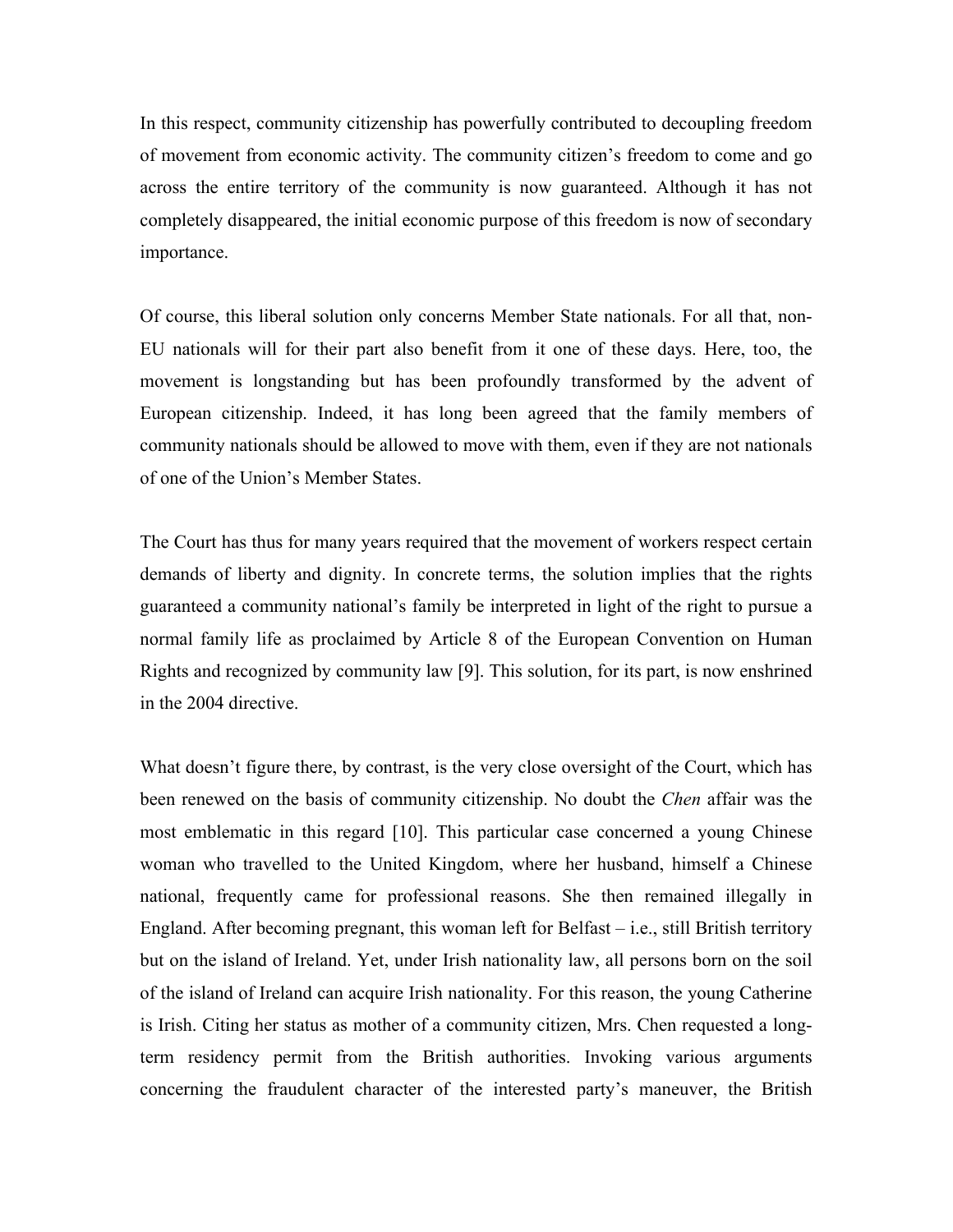authorities refused. This refusal was challenged and the Court of Justice was asked to determine whether it was in conformity with international law.

Basing its decision on community citizenship, the Court entirely found in the petitioner's favor. Indeed, it underscored the fact that young Catherine is an Irish national and therefore a community citizen. As such, and even if she does not enjoy a right of residence drawn from the applicable derived law, the child directly enjoys the prerogatives accruing to this status, particularly that of being able to reside on the territory of another Member State. The fact that Irish nationality had been obtained thanks to an opportunistic voyage to Northern Ireland is, from the point of view of community law, irrelevant. Particular Member States are alone competent to determine who is and who is not their national; once this nationality has been attributed to a person, the other Member States are incapable of limiting its effects. The petitioner thus may not be reproached for any abuse of law. Once the case of the child had been resolved, there remained that of the mother. For the latter, the Court underscored that the residency right guaranteed by Article 18 would be deprived of all useful effect if the child could not travel with the person responsible for looking after her. A side effect of the decision, therefore, was that the mother was to be granted residency rights on British soil.

The story of Madame Chen is instructive because it shows the extent to which the Court of Justice seeks to fully draw out the consequences of its own jurisprudence concerning community citizenship. Beyond a shadow of a doubt, these consequences are understood in a very broad way: Madame Chen's sophisticated maneuver was not condemned by the Court, which instead contented itself with underscoring that the rights resulting from access to community citizenship can not be limited by another Member State. In this respect, access to the nationality of a Member State, by whatever means, is the front door for a general, indisputable status that can be extended to a significant portion of the beneficiary's family.

With community citizenship, we have arrived at a right to entry and residence similar to the freedom to come and go of internal law – that is, a public freedom disconnected from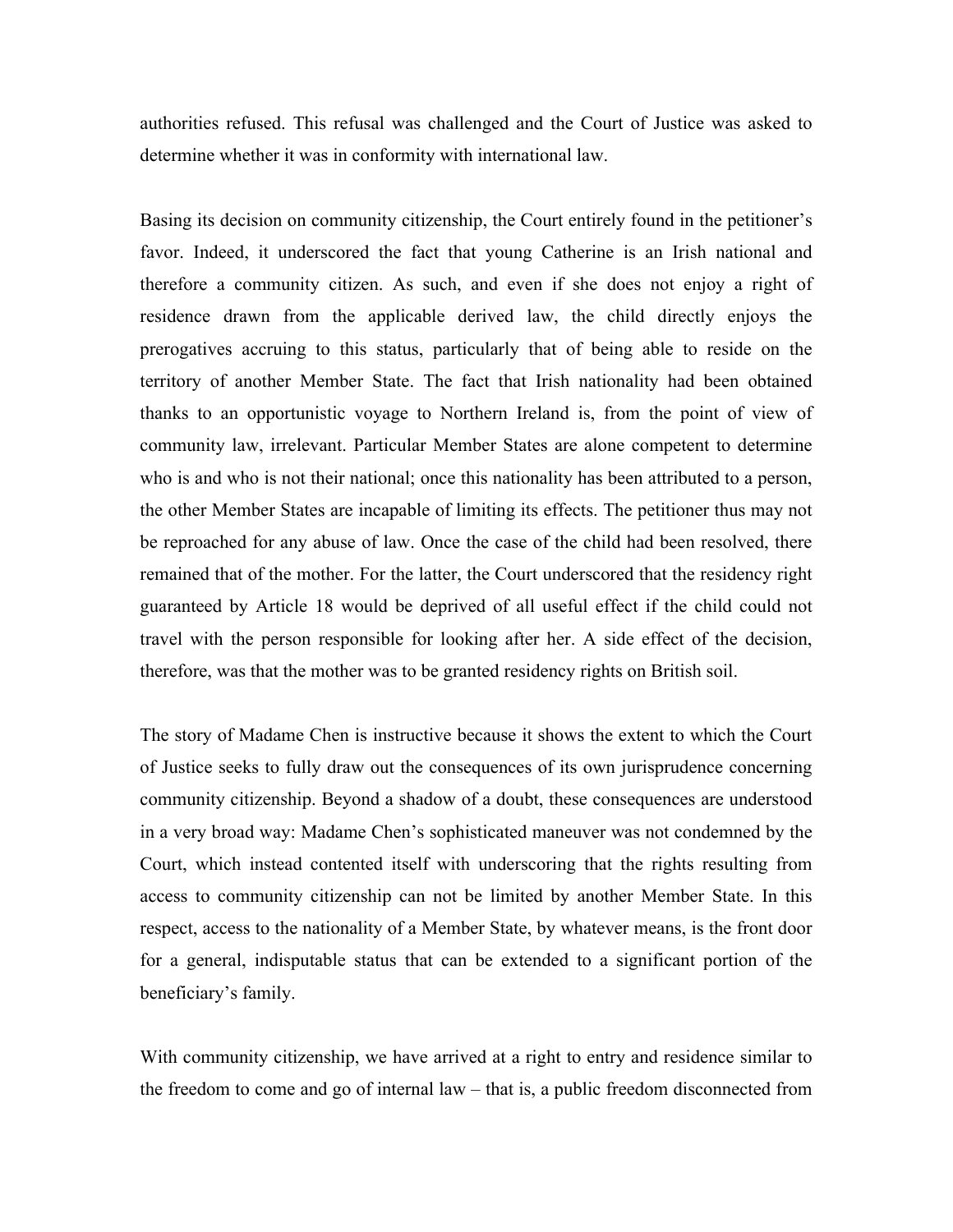all economic considerations. What is on its way to being realized here is no longer a labor market but rather a single territory within which the borders between states will be gradually stripped of all legitimacy.

## **Equal Treatment**

An examination of the decisions relating to equal treatment leads to a similar conclusion. The equal treatment of the nationals of the various Member States was consecrated by the treaties. In particular, the ban on all forms of national-origin discrimination is as old as the initial Treaty of Rome and today features in both Article 12 and, more specifically, Article 39 regarding the free movement of workers. As in the area of the right to reside, it was therefore not at all certain that community citizenship would significantly contribute to the long-standing and solid edifice constructed by the Court and the law derived from it in the area of national non-discrimination.

Yet the Court went much further and, now that the evolution is nearly complete in the area of residency rights, it appears to be drawing very innovative solutions from community citizenship in the area of equal treatment. Indeed, some have begun to speak of "European social citizenship" [11]. More specifically, European citizenship has allowed equal treatment's field of application to be expanded in both its personal and material dimensions.

The personal dimension is perhaps the most immediately identifiable. It consisted in granting the community citizen rights that had up till then been reserved for workers. Indeed, a particular social advantage, such as the educational allocation for children, is today no longer reserved to workers alone nor even to those who enjoy a right to residence on the basis of community law. This is the lesson of the very first ruling founded on community citizenship [12] and it has since been repeated time and again by the Court – for students [13], unemployed people [14] and the destitute [15]. The solution figures in Article 24 of the 2004 directive, according to which "all Union citizens residing on the basis of this directive in the territory of the host Member State shall enjoy equal treatment with the nationals of that Member State within the scope of the Treaty."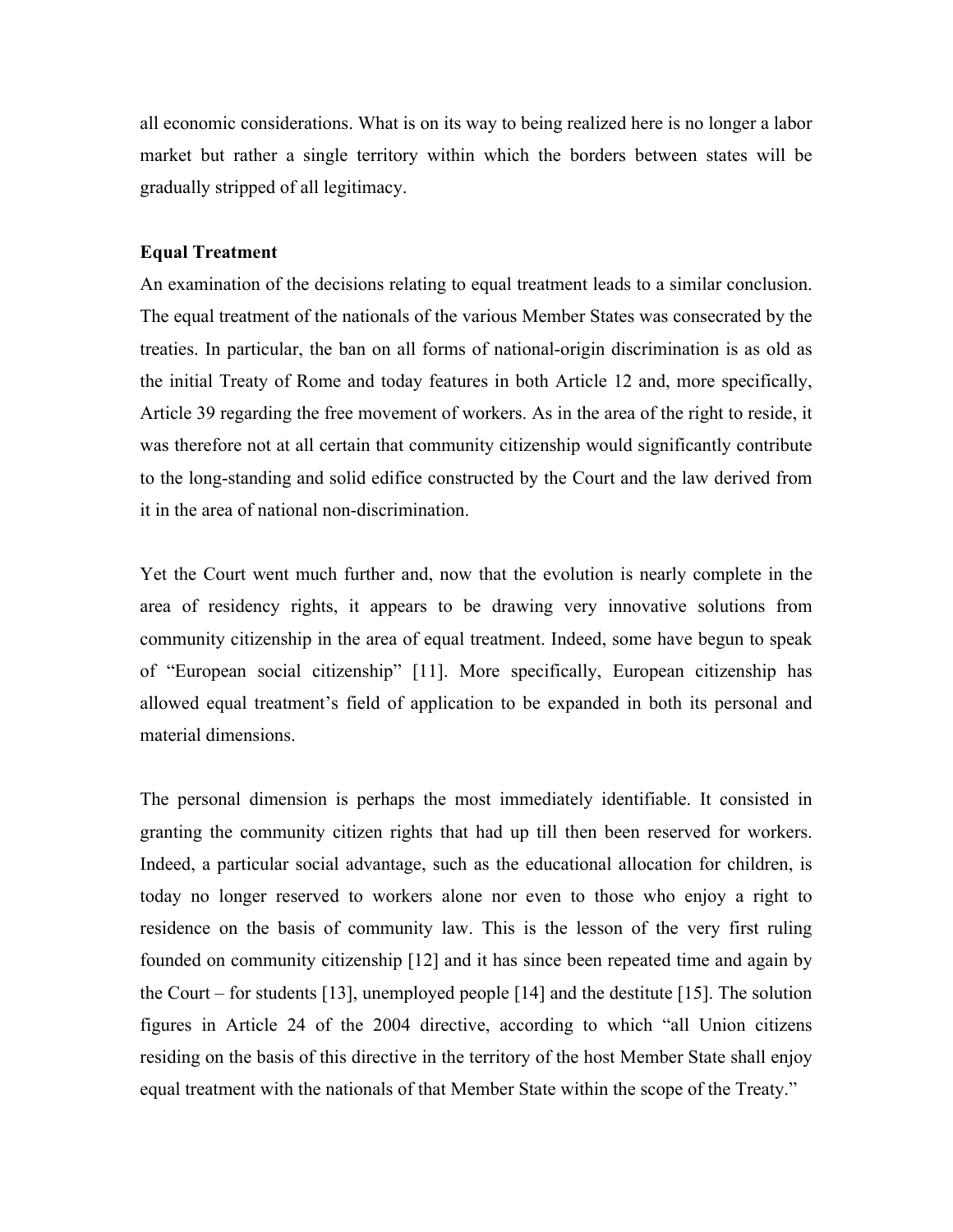The material dimension of this extension is in some ways a corollary of the personal extension. By increasing the number of people concerned by equal treatment, the Court was strongly encouraged to consider the specific social advantages accruing to these new beneficiaries as part of the Treaty's field of application. Community citizenship thus gradually introduced into the heart of community law a number of issues that did not in any obvious way belong there.

The point is particularly striking in the case of a number of social advantages that were not directly related to work or the status of workers and so had up till then fallen outside of the field of application of the principle of non-discrimination among workers. This was the case, for example, for living expenses allocations paid to students [16] and job search allocations [17]: initially excluded from the Treaty's field of application, they now fell under it due to European citizenship. As a result, it was henceforth considered discriminatory to refuse these allocations to nationals from another Member State when they would have been accorded to host country nationals who found themselves in the same situation.

This is all the more striking when the Court uses community citizenship and nondiscrimination to much more openly depart from its original field of action and supervise the type of data that is gathered on individuals within the territory of a Member State [18]. From the point of view of data-gathering efforts that have been conceived with public security in mind, the community national must be treated like a national.

Located at the heart of the community construction from the outset, equal treatment thus seems to be enjoying a second wind when combined with citizenship. While certain differences of treatment can still be explained or justified where only economic agents were concerned, these differences are no longer acceptable when the same individual is described as a community citizen. It is no longer the frontiers between countries that are condemned but rather those between individuals. To the degree that both are European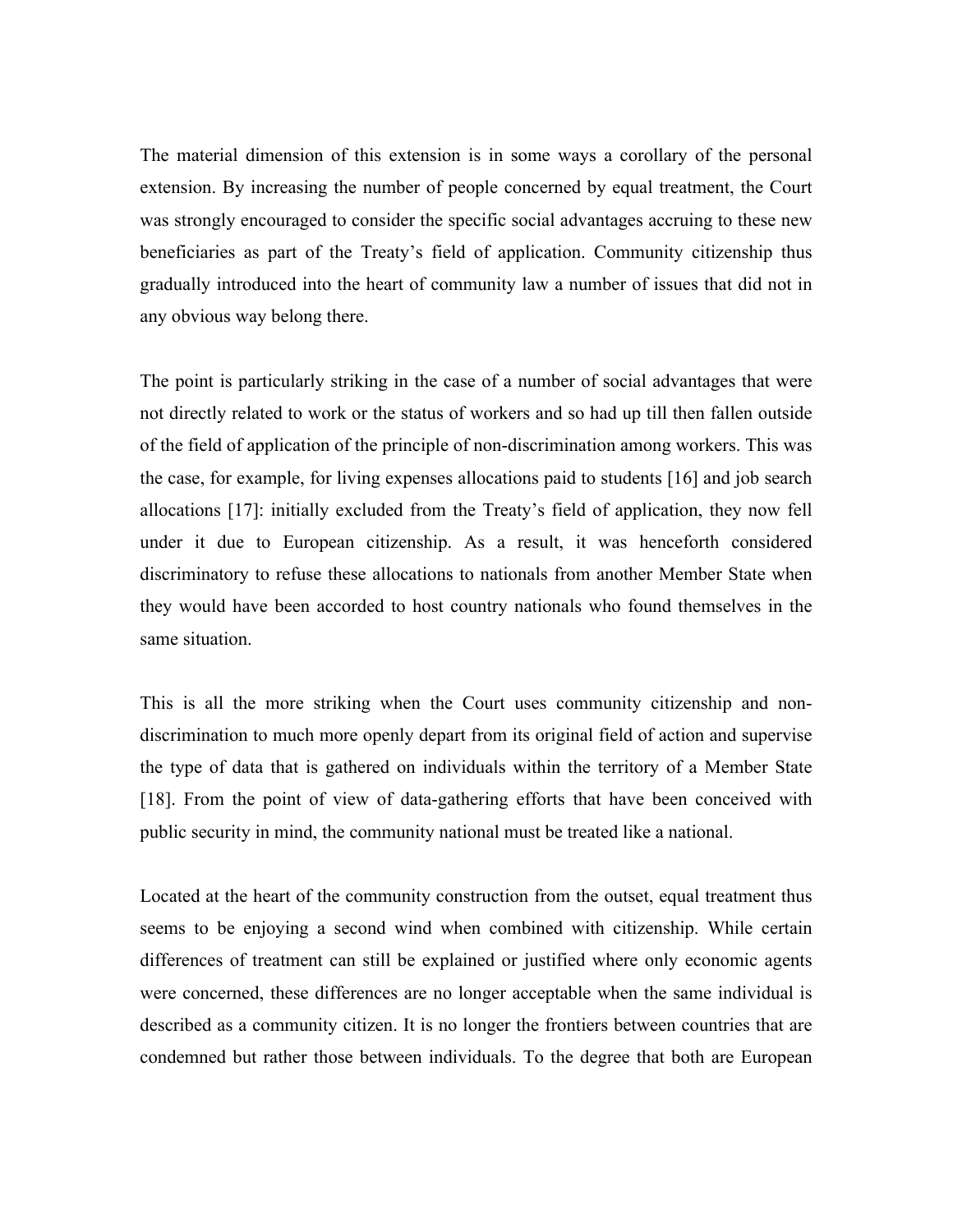citizens, two nationals of different Member States can not be treated differently, no matter the circumstances.

## **Creating a Status for the Family?**

The argument might be pushed a notch further to cover family law. It is true that, in the absence of community rules in this area, it is in principle up to each Member State to see to the coordination of the various rules of family law. For a long time, community law and family law thus only intersected at a few points. Family ties were examined by the Court of Justice only when specific competencies were to be implemented, particularly in the area of free movement and social services. Occasional interventions aside, however, the Court hardly ventured into the domain of defining family ties.

Guided by technical questions of civil law, the situation today has evolved. In the first stage of this evolution, the Court retained its traditional economic considerations. Extending its jurisprudence to the mutual recognition of diplomas, it held that the principle of mutual recognition should be extended to civil law certificates issued by other Member States. For this reason, the latter must benefit from a real presumption of regularity except in the event that their validity can be "seriously challenged by concrete evidence relating to the individual case in question" [19]. In the same way, the inscription of a family name on civil law registers may be contested before the Court since poor transliteration undermines the freedom of establishment of the individual under consideration [20]. Thus, while community law here impinged on the field of individual rights, the jurisprudence remained rather moderate. It above all concerned economic activity and was ultimately limited to an obligation to mutually recognize administrative documents.

The situation has today evolved. The *Garcia-Avello* [21] and, above all, *Grunkin-Paul* [22] affairs – both of which concern questions of family name – allow us to fully grasp how things have changed. In the latter ruling, what was at stake was a refusal by the German authorities to recognize the name given to the child of a German couple by the authorities in Denmark, where the child was born and resides. The name attributed to the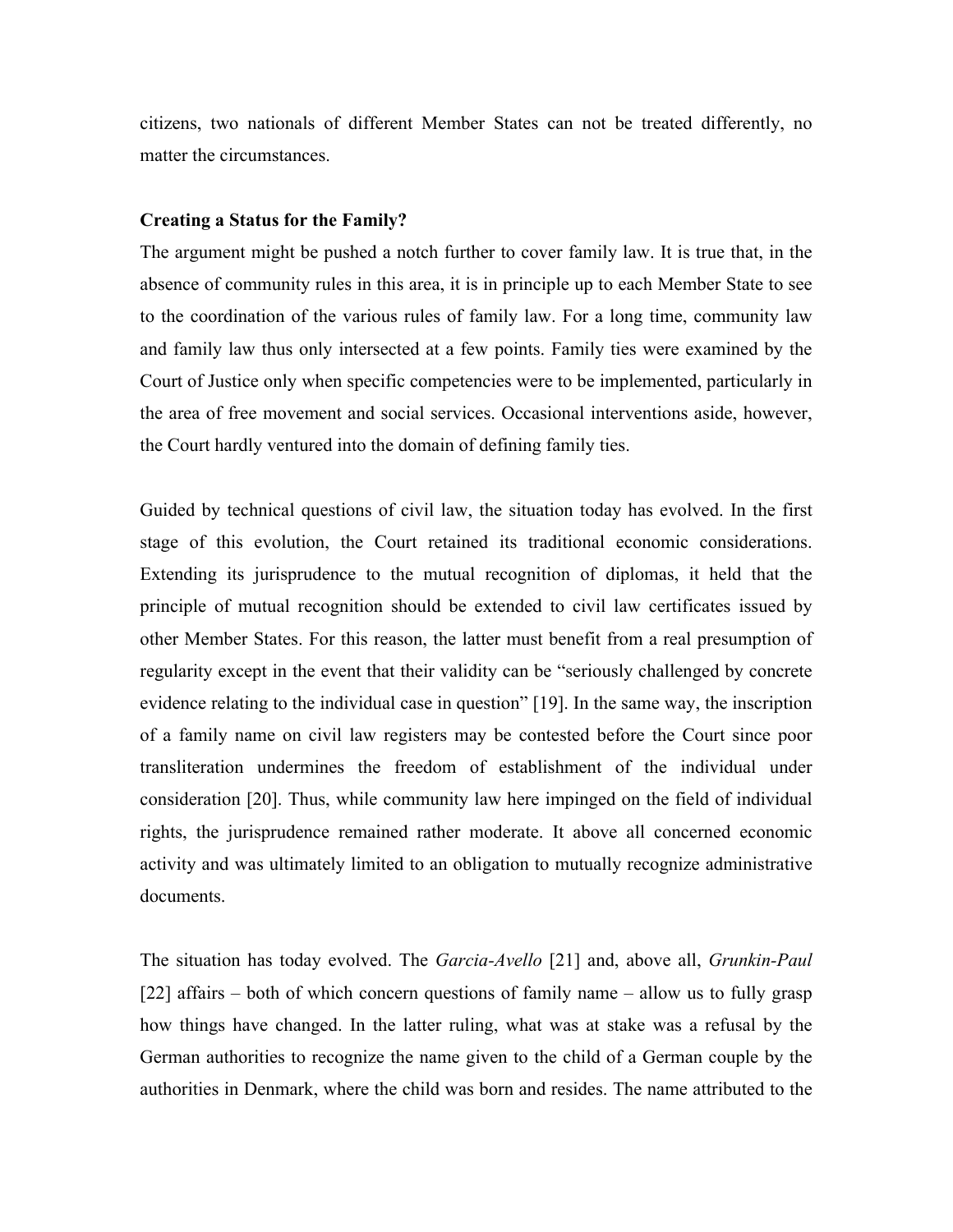child by Danish civil law was that of the father and mother set side by side. Deeming that the question of the name should be governed by the national law of the interested party, the German authorities sought to apply the dispositions of German law, which forbids this solution. Judging that the compatibility of the Danish rule with community law could be called into question, the German authorities referred the case to the Court of Justice on the grounds of recourse against judgments.

Basing its decision on European citizenship, the Court found in favor of the parents. The rights accruing to the status of community citizen were indeed said to be challenged should the child have a different name in the two countries with which the child maintained close relations. The German authorities therefore found themselves obliged to recognize the name as it had been determined by Danish law.

This solution is of considerable importance. Uniquely based on community citizenship and independently of considerations of non-discrimination and the difficulties particular to dual nationality, it requires a Member State to recognize family situations that have been legally constituted in another Member State irrespective of the first state's particular rules of recognition. In addition to questions relating to family name, the solution may therefore be easily extended to many other questions of personal status – in particular, in the domains of marriage and descent. By drawing on citizenship to rule on a question outside of the field of application of community law and independently of all economic considerations, the Court here laid an important milestone for the possible emergence of community family law.

There is no question here of creating substantial family law out of whole cloth. Each State remains free to determine the rules that it wishes to see applied. What community law requires, by contrast, is that the citizen be governed by a single status when significant attachments exist with several Member States. When he exercises the freedom of movement guaranteed him by the Treaty, the community citizen must be assured of the permanence of his situation. Any challenge to prior arrangements potentially represents an obstacle to this.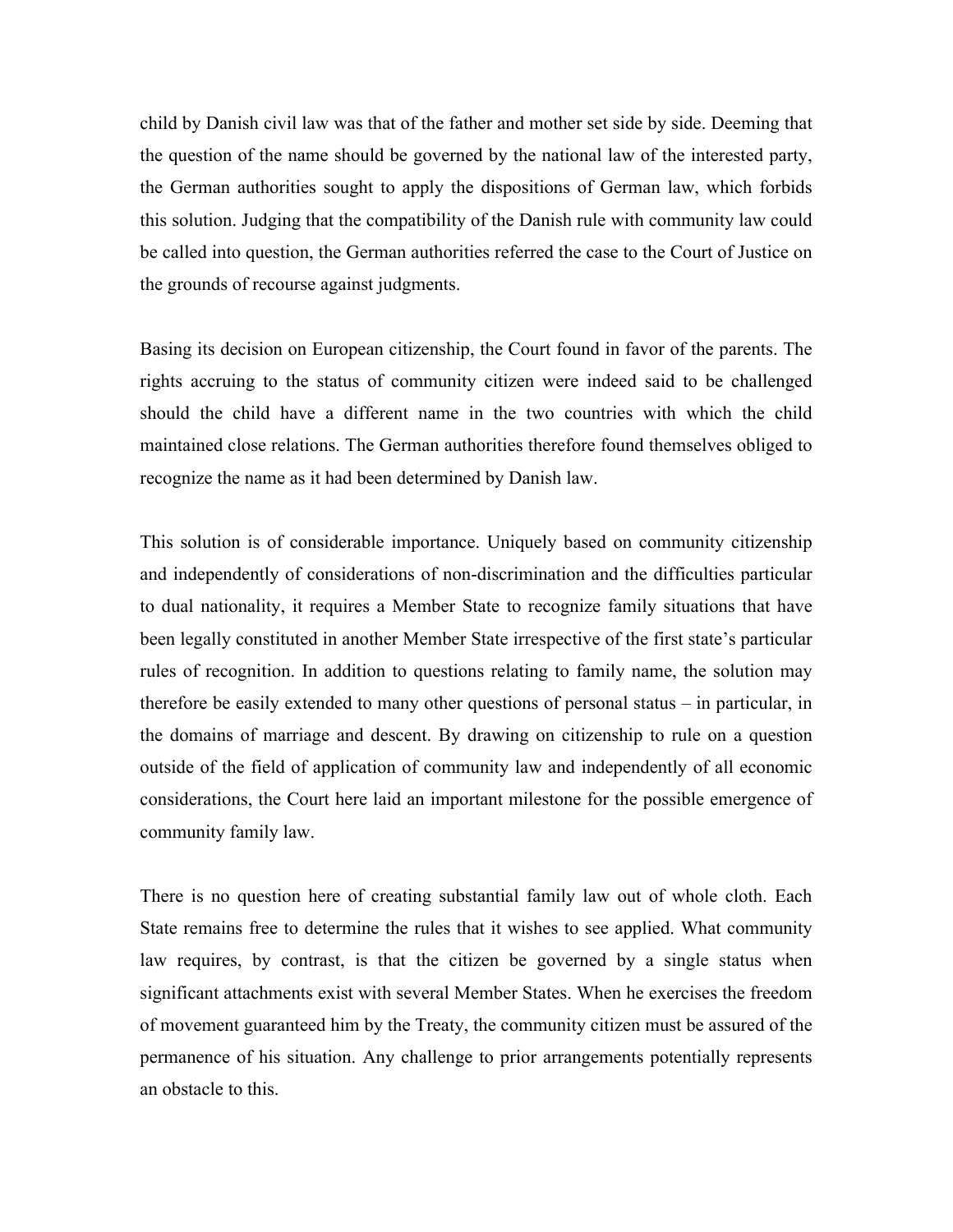Such a solution needs to be further developed and explored. In particular, it will have to meet the challenge presented by the significant differences of opinion that continue to oppose the various Member States in the area of family law, the most spectacular example of which is marriage between individuals of the same-sex. Yet, in principle and by gradually extending solutions that were originally reserved for workers, it brings to completion the construction of a particular status, a collection of rules governing all those who, for reasons of dual attachment, can call upon the legal systems of several Member States.

In addition to the many questions that it affects (the condition of foreigners, social protection, personal status, etc.), the status of European citizen has thus acquired a global coherence. Community jurisdiction is a real jurisdiction and entails a legal regime of its own, one that comes on top of (and sometimes transforms) the status acquired under the influence of particular Member States.

In this way, the Court is in the process of realizing a long legal and political evolution in which the abstract, economic and disembodied model of the agent of production is once and for all abandoned in favor of a concrete figure exposed to the ups and downs of existence and ordinary passions: the citizen.

Above all, the Court has along the way reinvented an old distinction that long ago contrasted the citizen and the national [23]: whereas the former is seen as an individual enjoying civil rights, the latter is seen as an individual enjoying political rights. The European citizen does not effectively exercise political rights in Europe: the nation rests the relevant level in this respect. That said, the European citizen can assert original rights. Because they flow directly from the rules of the Treaty, these rights are independent of national constructions.

It should be emphasized here that this solution is also an admission of political impotence to the degree that the community citizen as such is still not at the center of the European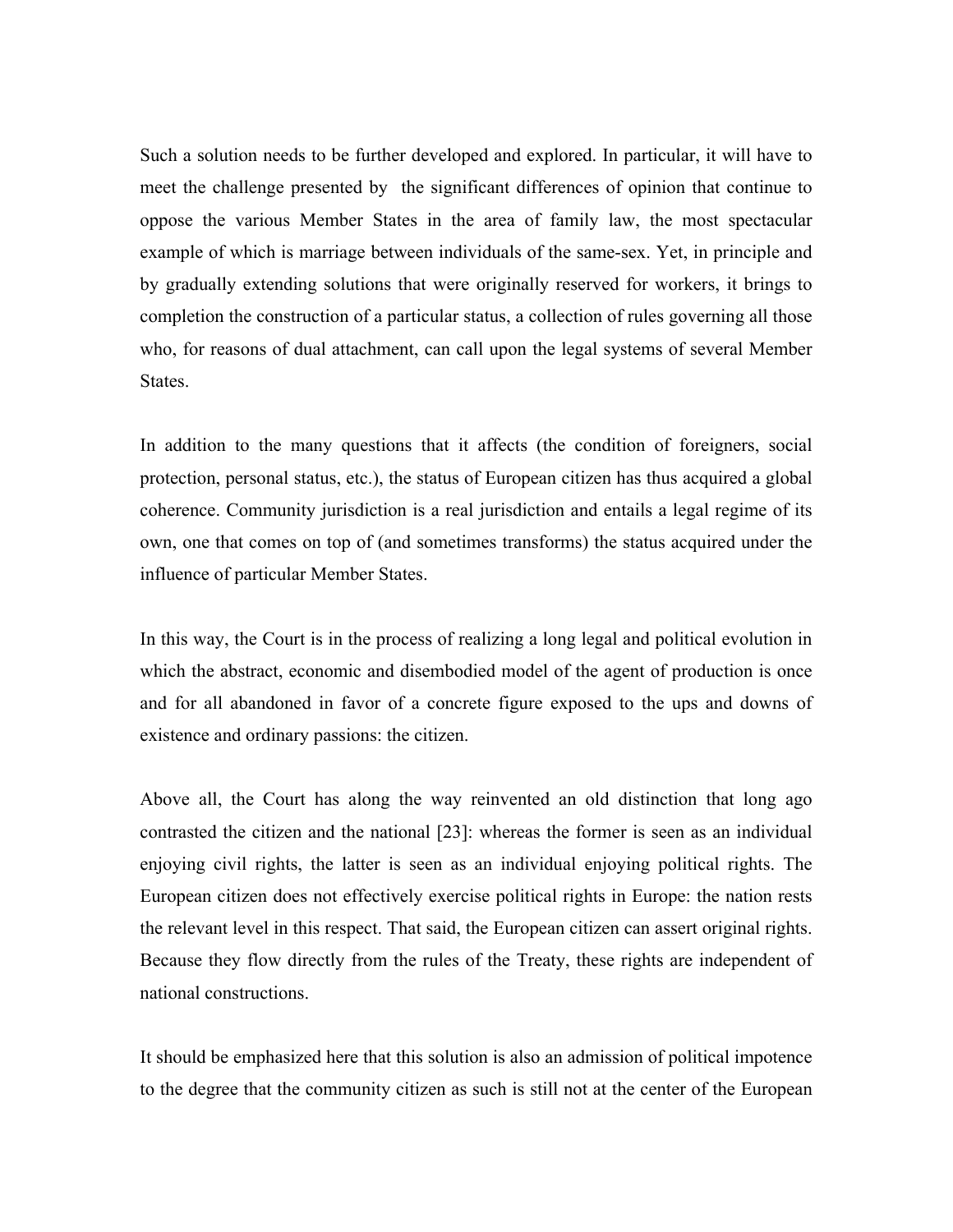political construction [24]. Yet, by gradually giving a legal content to citizenship, the Court is in the process of giving birth to a new bearer of genuine (and not just symbolic) rights: the European citizen.

Translated from the French by **Ethan Rundell**

## **NOTES**

[1] It is worth briefly noting that, since the Maastricht Agreement, community Europe is principally governed by two treaties, the "Treaty on the European Union" (EU Treaty) and the "Treaty Establishing the European Community" (EC Treaty). The recent agreement, generally referred to as the "Lisbon Treaty", will lead to these two texts being replaced by two others, one entitled the "Treaty on the European Union" and, the other, the "Treaty on the Functioning of the European Union".

[2] On the diversity of national law in Europe, see P. Weil, R. Hansen (ed.), *Nationalité et citoyenneté en Europe*, Paris, La Découverte, 1999.

[3] See, however, among others, P. Dollat, *Libre circulation des personnes et citoyenneté européenne: enjeux et perspectives*, Bruxelles, Bruylant, 1998 and M. Benlolo Carabot, *Les Fondements juridiques de la citoyenneté européenne*, Bruxelles, Bruylant, 2007.

[4] On the importance of the Court in the process of community construction, see R. Dehousse, *La Cour de justice des communautés européennes*, Paris, Montchrestien, 1994.

[5] See for example ECJ, 20 February 2001, *Kaur*, aff. C-192/99.

[6] See for example ECJ, 12 September 2006, Eman and Sevinger, aff. C-300/04, relating to the situation regarding the European election of Dutch citizens of Aruba.

[7] ECJ, *Grzelczyk*, 20 September 2001, aff. C184/99, point 31.

[8] ECJ, *Baumbast*, 17 September 2002, aff. C-413/99, point 83.

[9] See in particular, ECJ, 18 May 1989, *Commission c. Allemagne*, aff. 249/86; more recently, see, in the area of refusal of entry of foreign spouses of community nationals: ECJ, 25 July 2002, *MRAX*, aff. C-459/99.